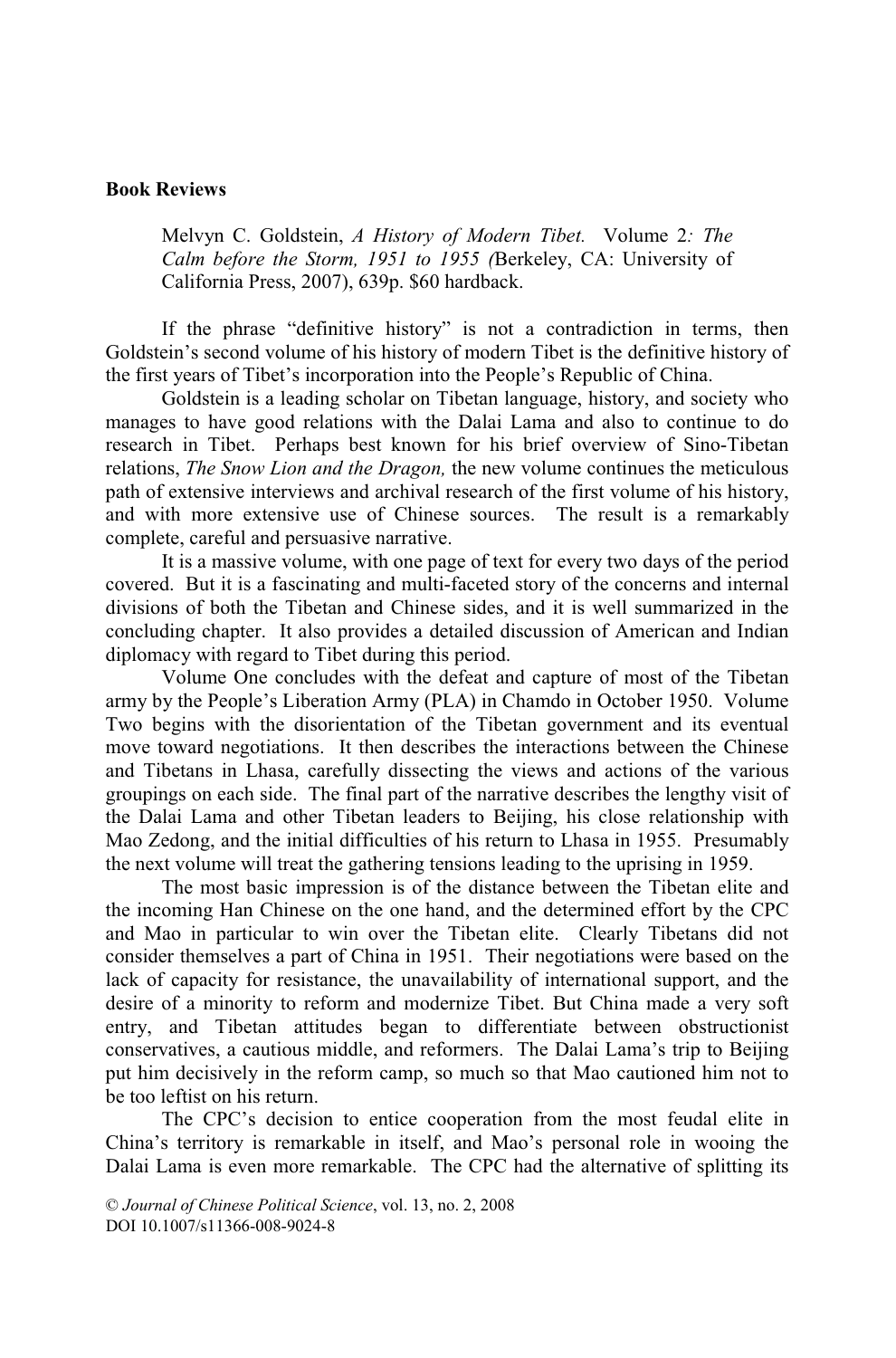Tibet policy by supporting the autonomy of the pro-China Panchen Lama, but Mao removed leaders who pushed this line. Instead, reform was postponed, Tibet was maintained as a unified entity, and the Dalai Lama was favored as its leader.

If one would ask for more about this period, it would concern its social history. Goldstein provides information about the initial social situation of Tibet and then narrates the pushes and pulls surrounding reforms, but there is little sense of the massiveness of change in this period. Considering the changes in store for Tibet after 1955, it would be nice to know how much occurred in the peaceful prelude. But future explorations of social history will take place under the umbrella of political history that Goldstein has so well provided.

> BRANTLY WOMACK University of Virginia

Guangqiu Xu, *Congress and the U.S.-China Relationship, 1949-1979* (Akron, Ohio: The University of Akron Press, 2007), 409p. \$59.85 paperback

This volume deals with the question of what role Congress played in China policy-making between 1949 and 1979. Though much has been written on U.S.- China relations since 1949, the existing literature has relatively neglected the impact of Congress. Among the few scholars who have studied congressional involvement in China policy from 1949 to 1979, different conclusions have been reached.

Xu's historical account depends on the *Congressional Record* as an important source, as well as published congressional documents on hearings, investigations, discussions and legislation, and Department of State documents. The personal papers of key senators and presidents have been examined too. More important still, the author has benefited from new Chinese sources made available in recent years as the Chinese government opens its archives.

The book follows a chronological order and focuses on five periods. For 1949-1951, it examines how legislators in the U.S. Congress attacked President Truman's China policy; how Congress passed legislation to provide the Nationalists with economic aid; how Congress discouraged the Truman administration from recognizing Beijing; how Congress put pressure on the administration to defend and aid Taiwan; and how legislation calling for a trade embargo against Communist countries forced the Truman administration to establish a trade embargo against China.

For 1951-52, the author concentrates on how Congress investigated China through a series of hearings from State Department staff. Dr. Xu here pays special attention to the long-term impact of the purge of the State Department's China experts and to the consequence of the return of American-trained Chinese scientists to China under the Internal Security Act.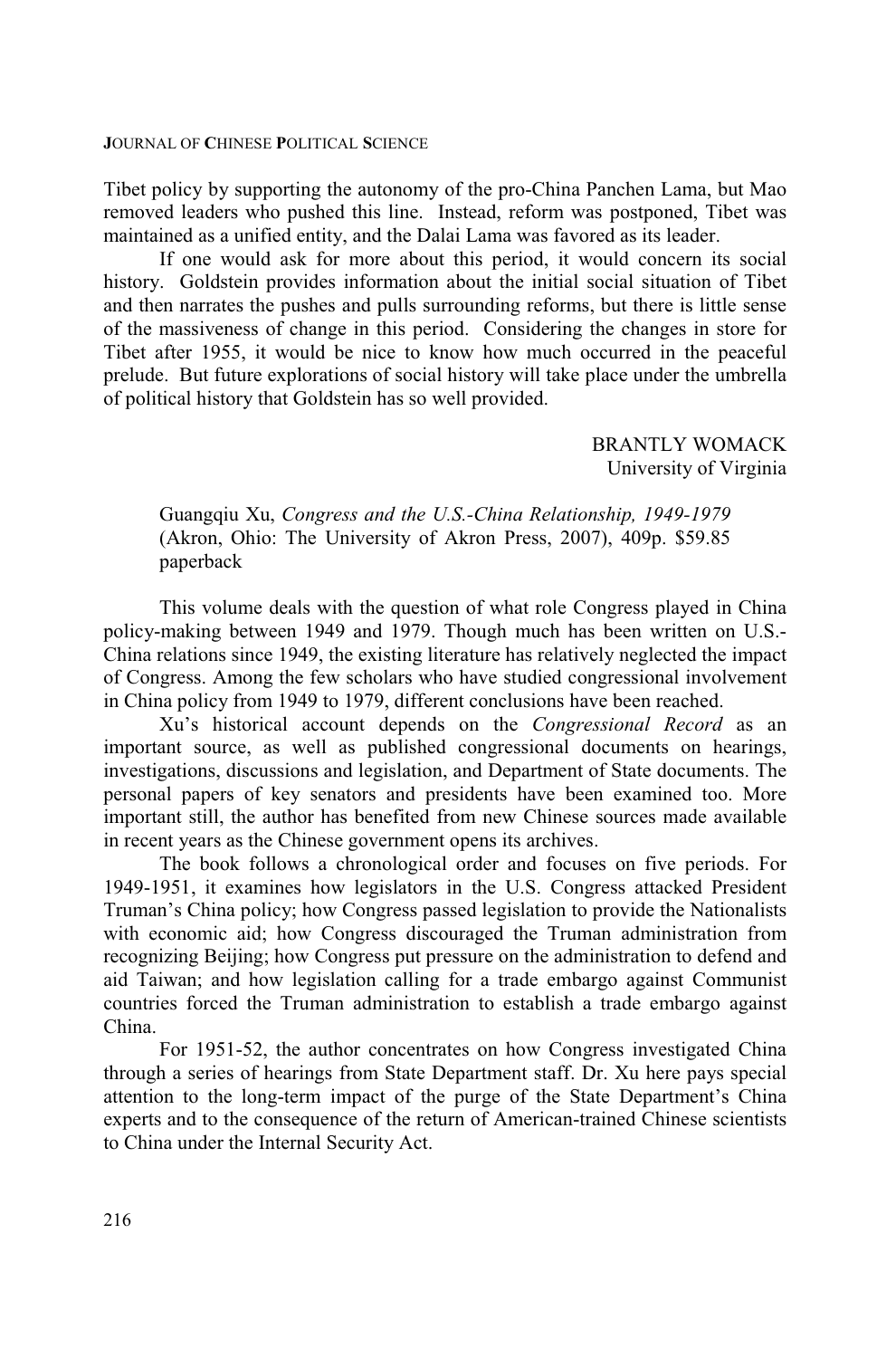For 1953-1963, Xu's volume examines the congressional approval of the Formosa Resolution and the Mutual Defense Treaty with Taiwan as well as congressional China policy. It also studies the Chinese leadership's response to full congressional support for the administration's Taiwan policy and Congress's actions and attitudes towards China.

For 1964-1972, the author considers how some members of Congress advocated modifying the containment-and-isolation policy towards China and what role Congress played in opening the door to China. For 1972-1979, the book focuses on the role of Congress in general and the influence of congressional trips to China especially in the process of normalization of relations. The relevant chapter covers the conversations and discussions between Chinese leaders and congressional leaders visiting China during that time.

Xu argues that the role of Congress transformed from emergency to strategic policies towards China between 1949 and 1978; and it played a more important role regarding the latter. Congress's attitudes and actions towards China had an impact on Beijing. Chinese leaders took congressional resolutions seriously because of their signaling functions; they adopted new policies on several issues in response to congressional actions and activities in this period. Xu's conclusion was that Congress was a prime factor in establishing the general context of the U.S.'s China policy and had many instruments to shape its formulation and conduct.

This is a highly informative book based on historical documentary research. But there are two serious omissions. The author does not analyze the influence of the Taiwan lobby on Congress in this period. He also omits the examination of the broad domestic and external factors shaping congressional actions and activities concerning China and Taiwan. Given that so much has been written on Sino-American relations, it is quite an achievement for a new volume to make a contribution through a careful study of a neglected aspect of the important topic.

> JOSEPH YU-SHEK CHENG City University of Hong Kong

Ka Zeng ed., *China's Foreign Trade Policy: the New Constituencies* (London and New York: Routledge, 2007), 183p. \$125 cloth.

In the era of reform and opening, China has rapidly emerged as one of the greatest trading powers in the world. From 1978 to 2006, China's foreign trade rose from \$20 billion to over \$1.76 trillion. In the same period, China grew from the 32<sup>nd</sup> to the third largest trading nation in the world. The speed and scope of China's rise as a trading power is unprecedented. This book provides a timely and insightful analysis of key issues in China's foreign trade policy. The volume represents a collective effort to unpack the domestic politics of trade policy-making in China and to tackle questions about the emerging forces shaping China's foreign policy.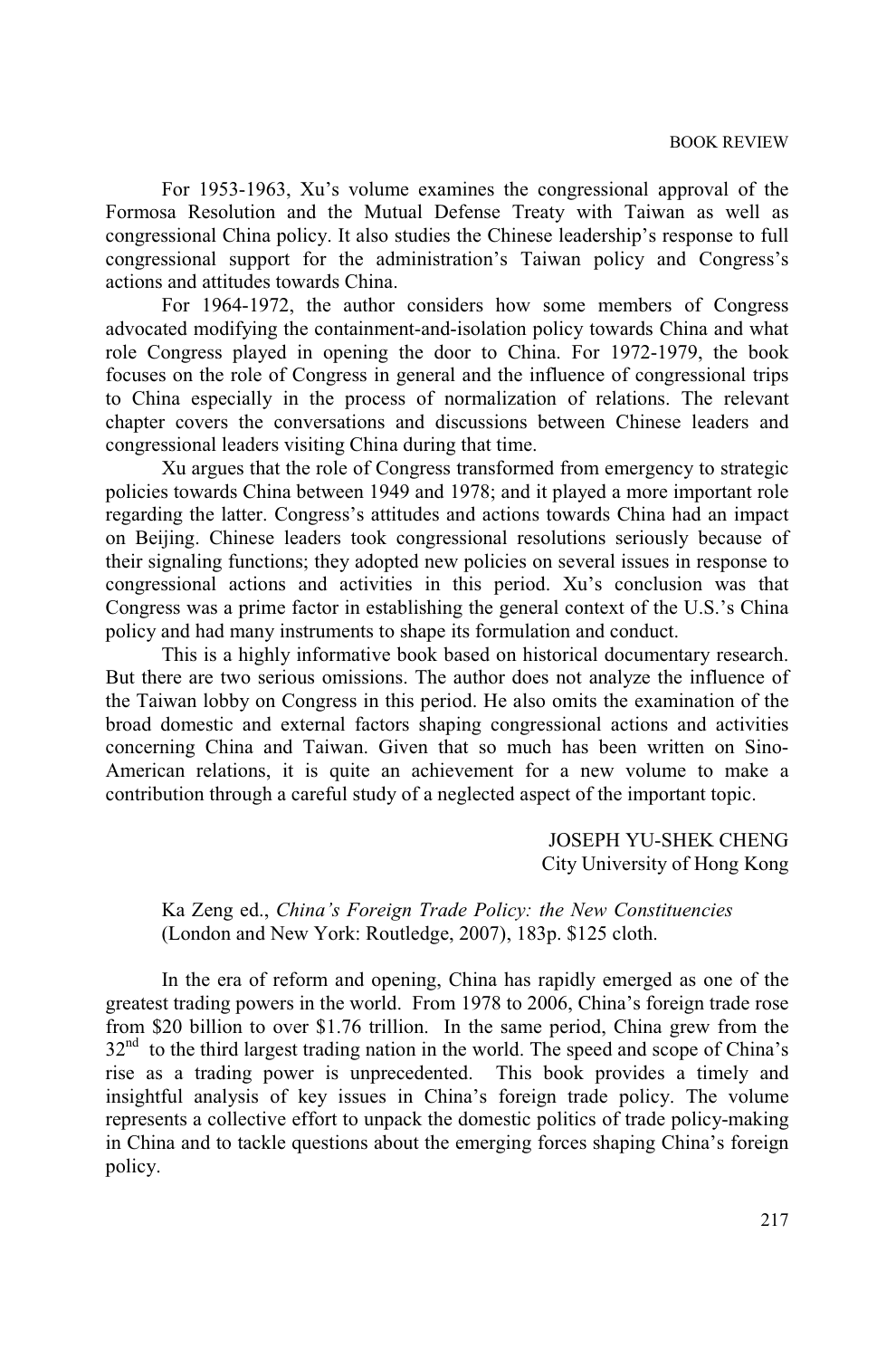Wei Liang examines the dynamics of decision-making underlying China's GATT/WTO accession negotiation and explores the institutional changes that will inevitably affect the development of China's foreign economic policy. She finds that domestic ministries' protectionist preferences and poor internal coordination problems were direct obstacles to Beijing's GATT/WTO policy formulation. Liang also provides an interesting case study of China's WTO commitment compliance. It involves the US-China semiconductor trade dispute. Her study shows that China has been more willing to address the concerns that the US raised through multilateral, rather than through the bilateral venues. Yuka Kobayashi's case study of the telecommunication sector illustrates that China's trade policy following its accession into the WTO is a more fragmented and complicated process. Despite numerous reform efforts, the environment remains inhospitable to the implementation of China's WTO commitments.

Megumi Naoi explores the case of Sino-Japanese trade disputes. Naoi argues that the Chinese government's dispute settlement choice is a response to two types of costs associated with export regulation: the cost of negotiating the export restraints with domestic firms and foreign countries and the cost of enforcing the export quotas on Chinese exporting firms. Andrew Mertha examines how US companies' fear of Chinese retaliation influences US trade policy. He provides some insights on the "transnational trade deterrence", or the explicit or implicit threats of sanctions made by local Chinese governments to deter foreign firms operation within their borders.

The emergence of China as a major global trading power has resulted in growing trade disputes between China and its key trading partners. Scott Kennedy explains the process by which China entered the antidumping game. He articulates the motivations behind decisions by the Chinese government to adopt an antidumping regime, the steps it took to learn and institute the regime, and the rules and procedures it stipulates to define the competition. Kennedy carefully examines the varying outcomes of antidumping cases by pinpointing the relevant economic and political factors at work. He concludes that the more economically important and politically powerful pro-openness interests are, the more porous protectionism becomes.

Ka Zeng's chapter explores the motivations, manifestations and implications of China's use of legal trade remedies. Specifically, Zeng examines China's antidumping actions, China's reactions to the US steel safeguard measures, and the China-Japan safeguard disputes over textiles. According to her analysis, China's trade diplomacy is undergoing a subtle yet substantial shift from one based on power to one oriented toward legal rules. Beijing has invoked both its domestic laws and the rules of the WTO to protect Chinese industries from the vicissitudes of the international marketplace.

This is an empirically rich and theoretically informative book on China's foreign trade policy. It makes a valuable contribution to our understanding of the rise of China as a leading trade power in the contemporary world. The authors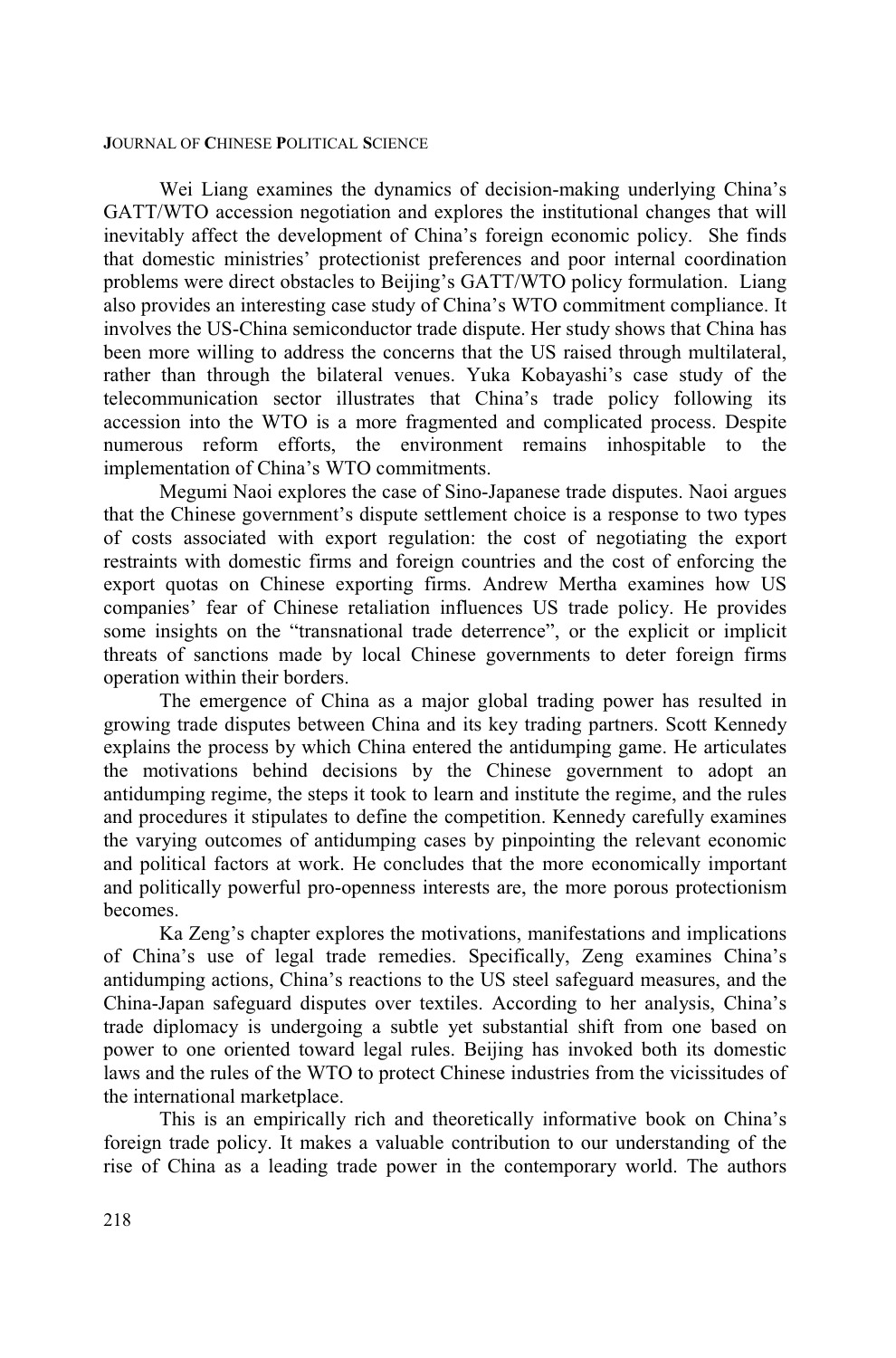illustrate persuasively that China's foreign trade has undergone some major changes and the process of decision-making has become considerably more open and porous to the influence of non-state actors. This book should be read by anyone who is interested in China's deeper integration into the global economy.

> GUOLI LIU College of Charleston

Peter Moody, *Conservative Thought in Contemporary China* (Lanham MD: Lexington Books, 2007), 231 pp. \$28.95paperback

*Conservative Thought in Contemporary China* is a timely and important study on a topic which we have little serious and detailed work in any language so far. Based on a wealth of primary and secondary sources, the book details the evolution of conservative politics in China, which has become salient in the post-Mao China.

Chapter 1 sets the volume nicely, providing an excellent overview of the book. Moody argues that in the short term, the direction of Chinese politics is shaped by the play of power, and ideas are tools in this context. Chapter 2 traces some applications of conservatism in modern and contemporary Chinese politics. Chapter 3 sketches major aspects of the liberal and conservative traditions in the 20th century China. It argues that by the end of the century these traditions had exhausted themselves, and common inefficacy opened a space for conservative thought and actions. Chapter 4 outlines antipolitics as a conservative response to radical politicization. The chapter examines the early 1980s controversy on "alienation" in socialist society and critically analyzes the influence of antipolitics and traditional values on the current ideology of the Chinese politicians and citizens.

Chapter 5 scrutinizes the return to Confucian tradition in the reform era. The chapter contains a comprehensive account and analysis of "Asian Values" which was built upon this cultural conservatism. Chapter 6 traces the surge of conservative nationalism in the 1990s, not merely as an elite position but also in society at large. Chapter 7 discusses the growth of conservative populism and explains how the conditions in post-Tiananmen China have encouraged populist reaction. Chapter 8 examines the relationship between neo-conservatism and earlier neoauthoritarianism. Chapter 9 discusses the major findings of the study.

One remarkable feature is that the book offers a detailed account of the impact of the conservative thought on major political events. Moody demonstrates that much of the dynamic reforms in China, especially after the 1989 watershed, can be understood as a play between liberal trends and conservative ideas with Marxism being reinterpreted in terms of both. In addition, Moody's analyses incorporate the intellectual influences on Chinese politics from in and out of China. The impacts of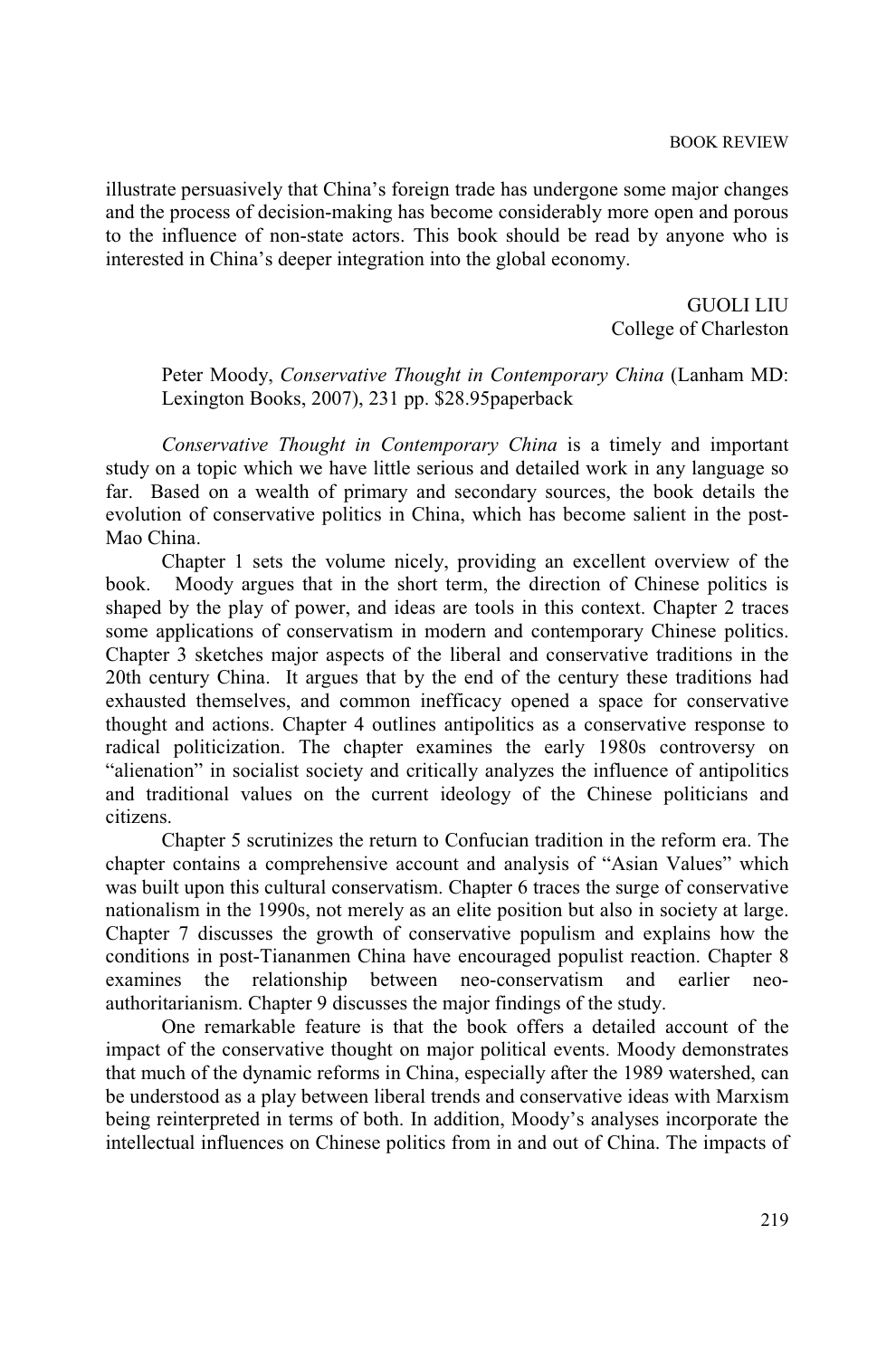the leading intellectuals from Samuel Huntington in the West, to Wang Huning and Xiao Gonqing from Shanghai were discussed thoroughly.

In short, this neatly organized book fills a major gap in the literature and makes an important contribution to our understanding of the Chinese political thought. It is written with accuracy, insight, and elegance. Undergraduates might have a hard time to getting through this scholarly work. For them this book may seem to be overwhelming and encyclopedic. Nevertheless, the book offers the most sophisticated research on the contemporary Chinese conservative thought and is a *must* reading item for anyone seriously concerned with the Chinese affairs.

> HE LI Merrimack College

Suzanne Pepper, *Keeping Democracy at Bay: Hong Kong and the Challenge of Chinese Political Reform* (Maryland: Rowman & Littlefield, 2008), 448p. \$39.95 paperback

Suzanne Pepper's *Keeping Democracy at Bay* is a reinterpretation of the history of Hong Kong from 1841 to the present day and is written generally from the journalistic perspective. As an American writer and long-time Hong Kong resident, Pepper is both knowledgeable and sentimental about her chosen topic.

Two arguments are made in the book that are particularly inspiring and deserve further academic attention. First, Pepper attempts to parallel the political development of Hong Kong in its colonial time with that of the post-colonial period, as her coined terminologies such as "political reform without independence", which can intriguingly be applied to both eras (p.183), testify. While most studies on Hong Kong's history and its contemporary politics tend to demarcate between the two eras by presenting the many differences between British and Chinese governance, this book presents many convincing arguments about the similarities between the two nations when it comes to their rule of Hong Kong.

Second, even though Pepper studies Hong Kong generally from the prodemocratic perspective, so to speak, of local Hong Kong English newspapers such as the *South China Morning Post*, she does offer an alternative angle to account for the reasons behind "keeping democracy at bay" in contemporary Hong Kong: the new value that is assigned to Hong Kong in China's own overall democratization process. She accordingly states: "Hong Kong in 1997 thus represented one more new beginning in China's century-long search for a modern political form, meaning one that must now be compatible with contemporary world standards and with China's evolving communist-led system" (p.18). Therefore, the widely circulated facts presented in the book are given a new impetus in the search for new justifications.

Both arguments, however, could be strengthened by providing more analyses from the political science thematic approach and thus increase the academic value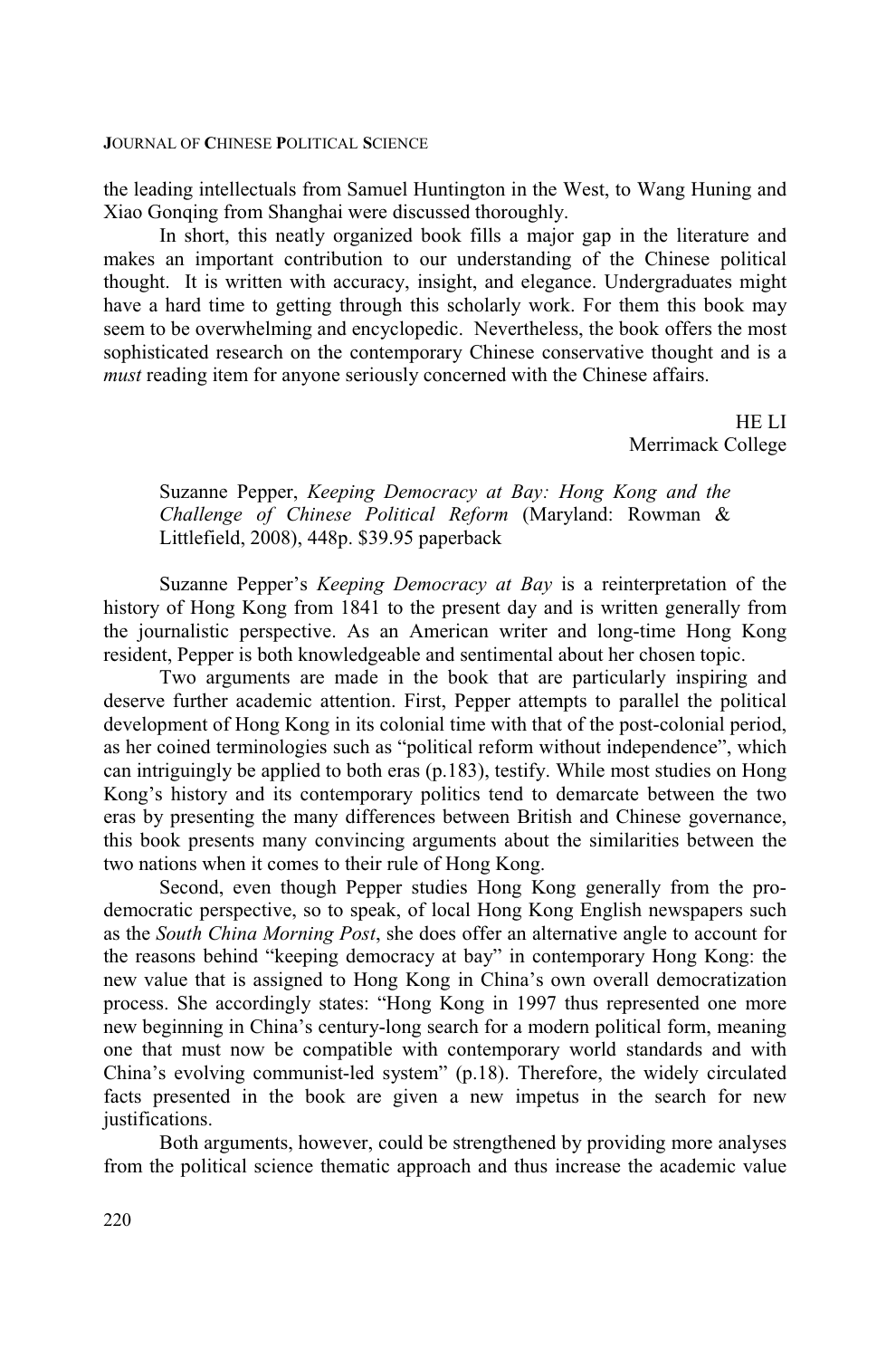of the book. For example, when Pepper talks about the sense of continuity between the colonial and the Special Administrative Region governments in Hong Kong, more systematic parallels in terms of their administrative – in addition to theoretical – structures would be useful. How the Chinese government manages to borrow for its own use from Hong Kong's colonial legacy, as exemplified by Beijing's recent nomination of the former colonial civil servant Margaret Chan for the post of general-secretary of the World Health Organization, would add interest to the overall picture presented by Pepper. Also, when tying Hong Kong's democratization with that of China, academic practice would normally include a detailed literature review of the various paths that might lead to democratization in contemporary China, as well as those that China has tried to walk in the past. Otherwise the exact relevance of the "Hong Kong model" to mainland China will be limited to the conceptual level also.

In short, Pepper has done a good job in reinterpreting known facts and offering readers many enlightened insights to ponder upon. Perhaps now other academic writers should take up the challenge of exploring her groundwork in another language from another discipline.

> SIMON SHEN The Chinese University of Hong Kong

Kelly Sims Gallagher, *China Shifts Gears: Automakers, oil, pollution, and development* (Cambridge, MA: The MIT Press, 2006), 229p. \$21.00 paperback.

The growth of China and its consequences have seized the global limelight in recent years. Every year dozens of books are published that exam China's economic growth trajectory and the opportunities and challenges it creates. However, few scholars have thoroughly studied and written about China's flourishing auto industry. Gallagher's book, which deals with the rapid rise of automobiles in China and its implications for China's automotive industry, oil consumption, environment, and economic development in general, is a welcoming and valuable addition to the rich literature on Chinese economy.

As Gallagher has noted, China's automotive industry is leapfrogging ahead with acquisition of new technology and expansion of production. As late as 1990, only 42,000 cars were produced each year in China; but in 2002, China was able to produce one million passenger cars. This tremendous growth offers an exceptional opportunity for Western countries to help China cultivate its own manufacturing capabilities in clean automotive technologies by transferring such technologies to China (p. 3). By 2007, China has become one of the largest automobile makers in the world. The problems caused by the overheating of the automobile market, such as increasing greenhouse gas emissions and growing dependency on oil imports, have to be dealt with timely before they become worse. But how can China solve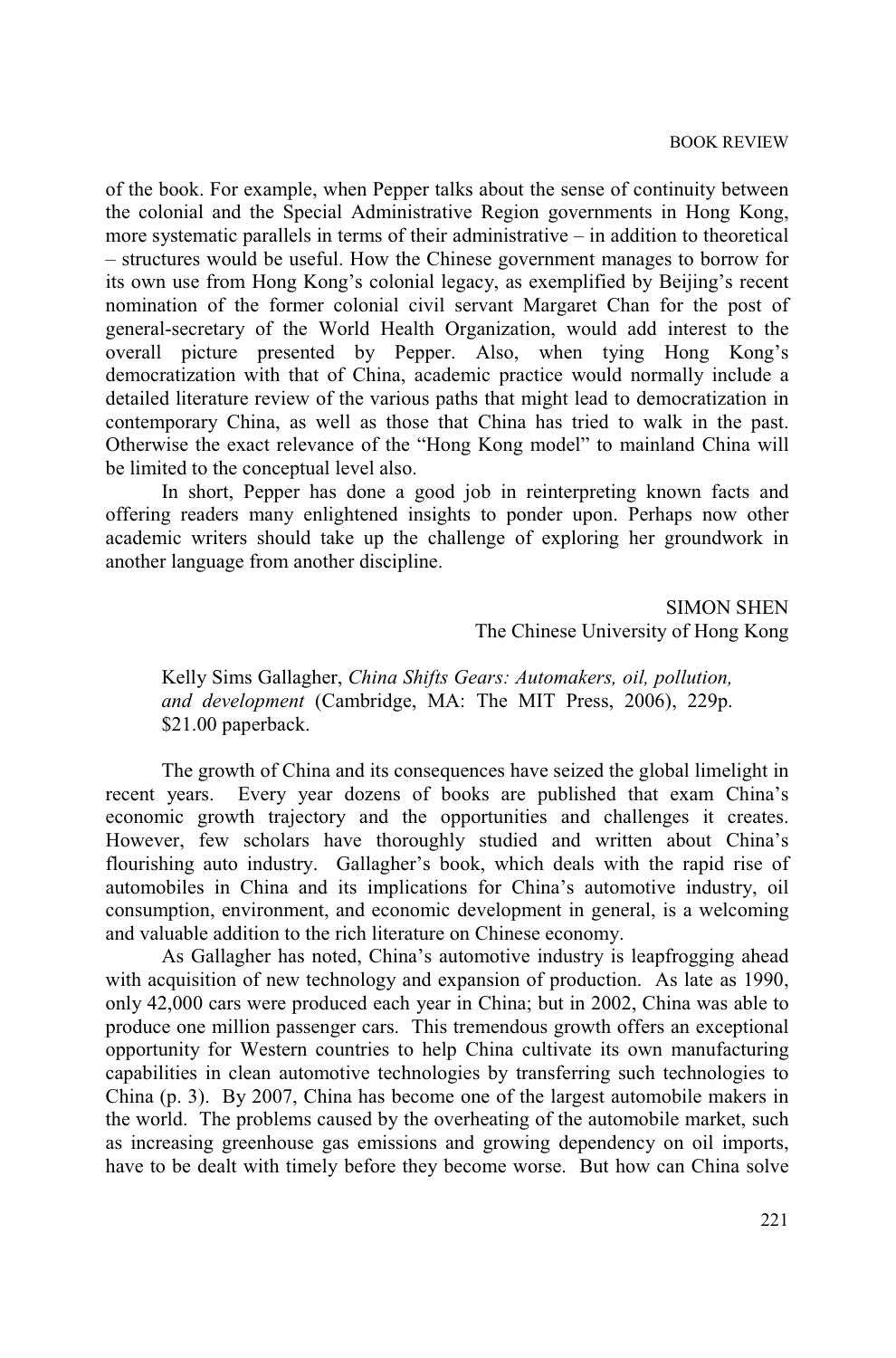these development problems and leapfrog to more energy-efficient automobiles and a cleaner environment? There are basically two ways: developing its indigenous technological capacity or borrowing cleaner technologies from developed economies.

Gallagher explores whether and how technologies from Western countries can be used to help China cope with the challenges associated with the explosion of its automobile market. She examines how US automotive firms transferred She examines how US automotive firms transferred technology to China from 1984 to 2002 by looking at three Sino-US joint ventures: Beijing Jeep, Shanghai GM, and Chang'an Ford. She also discusses the limits to China's technological "leapfrogging" due to the absence of proper incentives for the transfer of new technologies by Western auto makers. She points out three realms of policy that can affect the nature and extent of technology transfer from the United States to China: Chinese policy, US policy, and international policy. She concludes by suggesting that "with properly structured incentives, international technology transfer could be an effective tool for the deployment of cleaner and more energy-efficient automotive technology in China" (p. 141). However, China must shift gears, i.e. formulate and implement new policies to create the necessary incentives for foreign and Chinese firms to change their past behavior. A strategy that combines government policies, regulations, and nongovernmental initiatives is required for China if it wishes to leapfrog to the technological frontier of clean automobiles (p. 148).

This is a significant interdisciplinary research that applies both first-hand and second-hand sources, including interviews with 90 government officials, industry representatives, and experts in both countries. The book identifies problems related to China's rapidly growing auto industry and investigates the extent to which US auto companies can help China's auto industry by transferring cleaner and more energy-efficient technologies. The book deals with a critical issue China faces in its efforts to promote sustainable development. Notably, Gallagher discusses the auto issue in the broader context of technology transfer, environment, international trade, foreign direct investment, and US-China cooperation. The findings in the book are impressive, the analysis is logical, and the policy recommendations are sound. The References and Appendixes contain helpful additional information about the book's topic. Appendix B is especially useful as it lists major automobile-related events in China since 1913, when Model T Fords were first exported to China. Those who are interested in China and China's auto industry and who care about China's economy and environment will enjoy reading this clearly-written book.

> ZHIQUN ZHU University of Bridgeport

Ching Kwan Lee, *Against the Law: Labor Protests in China's Rustbelt and Sunbelt* (Berkeley, CA: University of California Press, 2007) 325p. \$21.95, paperback.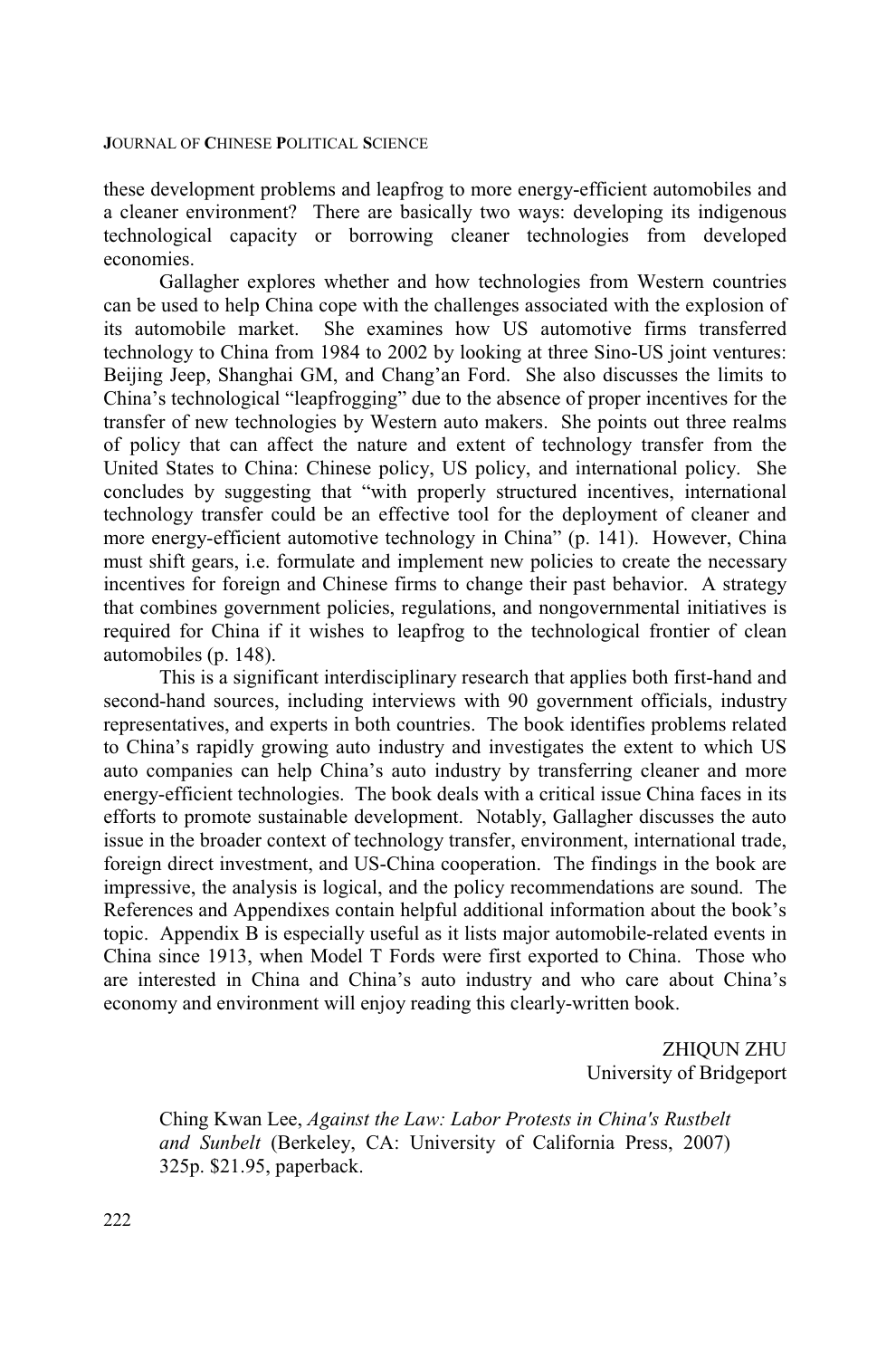Sociological studies of contemporary Chinese societies suffer from their narrow scope and insensitivity to general theoretical concerns. As a result, many impressive works are categorized as "regional studies" and then, as a victim of Orientalism, neglected by theory-oriented sociologists. However, this is not the case in Ching Kwan Lee's long-time devotion to the study of Chinese workers movement and politics, which is fully presented in her new book *Against the Law: Labor Protests in China's Rustbelt and Sunbelt*.

Based on her decade-long studies and writings, the book is intended to explain the differences and similarities in working-class agitation between two provinces: Liaoning, a "rustbelt" region where numerous laid-off and retired workers went on streets to protest the government; Guangdong, a "sunbelt" region where young migrant workers resorted to legal activism to fight for their interests and rights. The differences are quite self-evident to any serious China observers, but not many of them can provide persuasive explanations by compelling narratives as Lee does. She coins a term "decentralized legal authoritarianism" to describe the dual process in which the Chinese state assigns accumulation tasks to provincial and even more local governments as well as legitimizes itself by resort to laws. The tension in the dual process leads to uneven economic development and diverse modes of state-workers relationship, which eventually shaped different strategies and trajectories of the workers' activism in the rustbelt and the sunbelt. In the rustbelt, legal regulations of workers and factories were stalled while accumulation was given top priority. The workers, who were used to the socialist contract relationship with the state, felt betrayed by the state and launched protests targeted against the government. In the sunbelt, the migrant workers who came from less developed areas never experienced the state-worker contract. And the local government regulated the labor problem by implementing laws and bureaucratic system for arbitration. Different insurgent identities forged in the movements also contributed to the differences. The rustbelt workers, who fell down from the "dominant class" in Mao years to poverty and insecurity, utilized collective memory of the good old days under socialist industrial system to form their identity as abandoned and betrayed people. The sunbelt migrant workers, who cherished the dream of upward mobility in a city of opportunities, saw themselves as the discriminated people.

By the two particular cases, Lee's book enriches our understanding of the state-society relationship in authoritarian societies. The most prominent contribution of her book is to go beyond the "state vs. society" stereotype which is widely seen in lay discourses and academic research. The picture of contemporary Chinese society, as a case of authoritarian state in general, is more nuanced and complex. Other scholars also indicate the fragments and contradictions in authoritarian state system, but Lee's contribution is to specify those observations by indicating the tension between development and legitimation in central government strategy as well as the inconsistency of policies between the central and local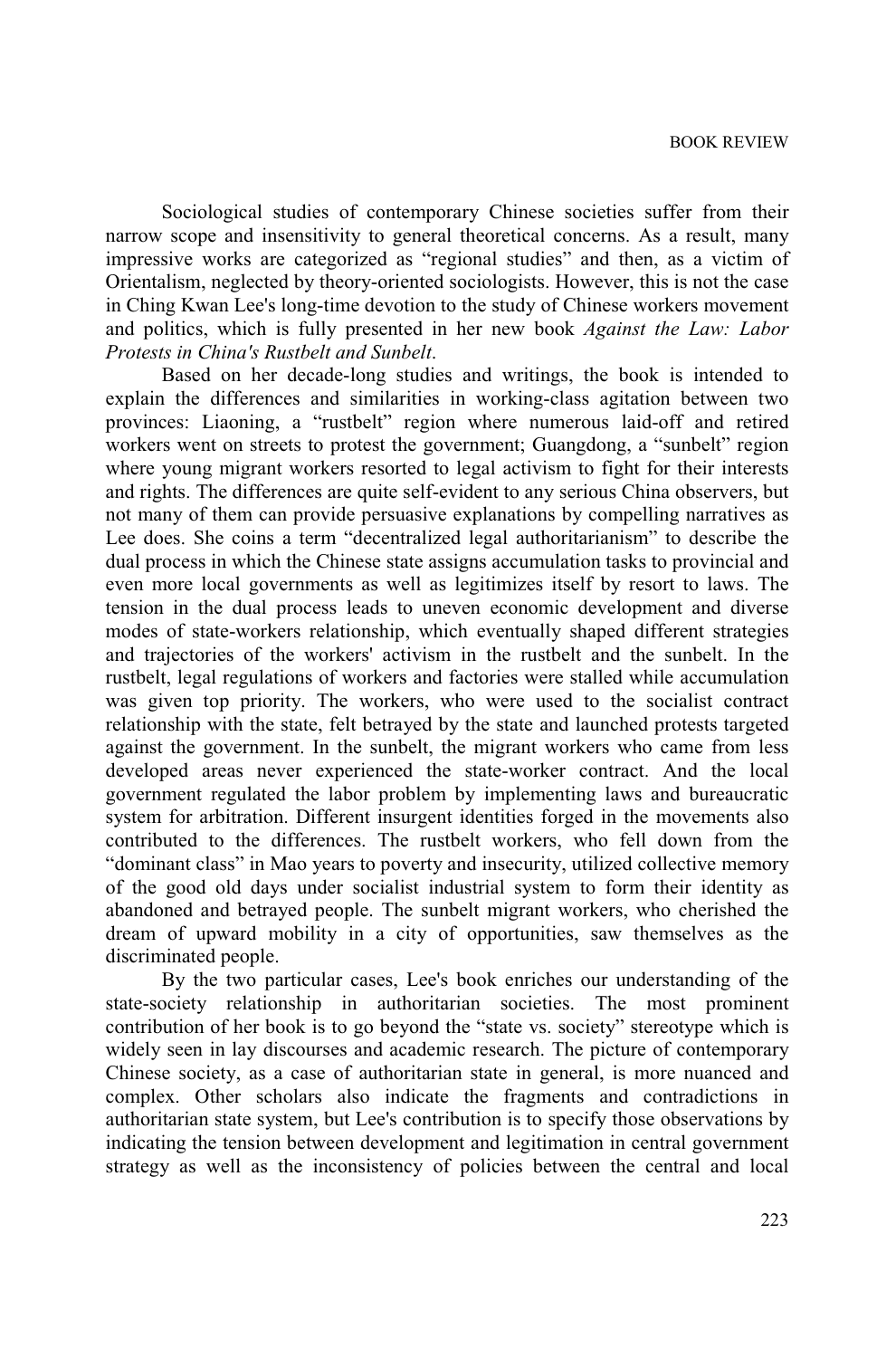governments. The only theoretical weakness is that the author does not seem to notice the massive literature on political opportunity structure, framing strategies, and identity construction in social movements scholarship. Social researchers do not have to mention all relevant works, but social movement study is so huge a field in American academic world that any study of protests and activism should at least speak briefly to it, even if there is an adequate reason to dismiss it.

The methodologies of the study are also impressive. The author illustrates her points by analyzing textual, statistical, and, most importantly, ethnographic data. The interviews and observations presented in the book can convince any sophisticated analyst of Chinese politics. Although the author only briefly mentions the hardship and danger she experienced during the field work, any fieldworker on difficult sites knows that sometimes those difficulties will probably lead to hesitation, frustration, and even withdrawal with decent excuses. I hope her admirable field work will encourage and inspire more grounded social scientific studies of China.

> BIN XU Northwestern University